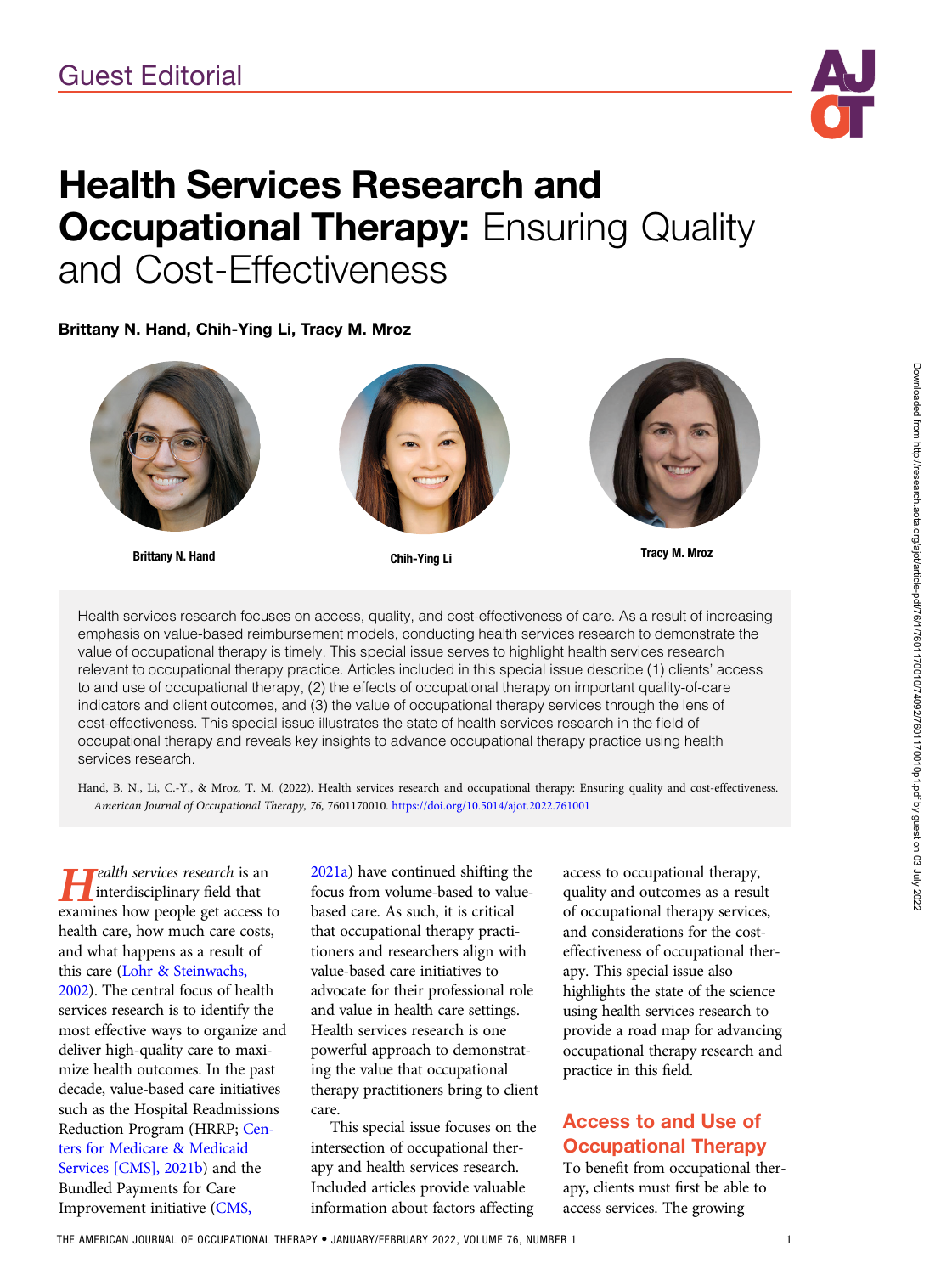evidence base on access to rehabilitation suggests that disparities exist across multiple sociodemographic characteristics [\(Jaffe & Jimenez,](#page-3-0) [2015](#page-3-0)). Two articles in this special issue focus on the utilization of occupational therapy services among specific populations to advance knowledge in this area.

[Benevides et al. \(2022\)](#page-3-0) explored utilization of occupational therapy services among children and adults covered by Medicaid who are on the autism spectrum, have intellectual disability, or both. Their study found lower utilization of occupational therapy services among adolescents and adults compared with younger children and points to potential disparities in access to care by age, race and ethnicity, sex, and urbanicity. [Kinney, Graham,](#page-3-0) [et al. \(2022](#page-3-0)) examined whether utilization of occupational therapy services in five acute care hospitals in a regional health system was moderated by sociodemographic characteristics. They found that clients with lower activities of daily living (ADL) performance are more likely to receive occupational therapy services, but disparities based on race and ethnicity, insurance type, and age were observed even after accounting for ADL performance.

Despite using different data sources, examining different practice settings, and studying distinct populations, both studies found disparities in occupational therapy utilization as a function of client race, ethnicity, and age, highlighting that these disparities in access to care are particularly salient. Opportunities for future research in this area include developing and evaluating initiatives to minimize known disparities in access to care, examining less frequently studied disparities (e.g., disability status, gender identity) and intersectionality, and studying more nuanced ways of quantifying access to care (e.g., time to care receipt, amount of care).

Another study in this special issue relevant to access to care addresses opportunities to increase occupational therapy's role in

primary care. [Rouch et al. \(2022\)](#page-3-0) explored occupational therapists' experiences practicing in primary care to make recommendations for occupational therapy's role in this setting. Results underscore the need to gain buy-in from the interprofessional team, and they add to the calls advocating for the profession's unique contributions to primary care [\(American Occupa](#page-3-0)[tional Therapy Association, 2020b](#page-3-0); [Halle et al., 2018; Pape & Muir,](#page-3-0) [2019](#page-3-0); [Winship et al., 2019](#page-3-0)). The authors conclude that a greater presence of occupational therapy practitioners in primary care would increase access to occupational therapy services in the community.

## Quality of Occupational Therapy

Occupational therapy practitioners commonly define outcomes as the change in client functional status from pre- to posttreatment, which is one important aspect of demonstrating quality of care. One systematic review included in this special issue ([Pisegna et al., 2022](#page-3-0)) focused on the extent to which occupational therapy led to reductions in clients' depressive and anxiety symptoms. Pisegna et al. found limited, moderate-quality evidence that occupational therapy interventions reduced depression and anxiety symptoms in the physical disability inpatient rehabilitation setting.

It is critical, however, that practitioners consider quality-of-care outcomes used by payers to determine reimbursement. For example, quality outcomes defined by CMS include client outcomes from treatment in addition to other qualityof-care indicators such as 30-day hospital readmission, falls, and successful discharge to the community. Therefore, it is imperative to connect occupational therapy outcomes and care with CMS quality measures to promote the value of occupational therapy services.

Five review articles in this special issue focus on associations between occupational therapy care and outcomes that are part of CMS quality measures. [Lockwood and](#page-3-0) [Porter \(2022](#page-3-0)) conducted a metaanalysis and found low-quality evidence that occupational therapy reduced 1-mo readmission rates among hospitalized adult clients compared with standard care. Two review articles ([Feldhacker et al.,](#page-3-0) [2022](#page-3-0); [Molitor et al., 2022](#page-3-0)) describe how occupational therapy interventions can improve client outcomes in areas aligned with the [Improv](#page-3-0)[ing Medicare Post-Acute Care](#page-3-0) [Transformation \(IMPACT\) Act of](#page-3-0) [2014 \(Pub. L. 113-185\).](#page-3-0) These reviews found mixed evidence for readmission prevention across chronic conditions ([Molitor et al.,](#page-3-0) [2022](#page-3-0)) and low strength of evidence to support occupational therapy interventions to reduce pressure ulcers or promote skin integrity [\(Feldhacker et al., 2022](#page-3-0)).

[Shaw et al.](#page-3-0)'s (2022) review examined the extent to which occupational therapy interventions reduce unplanned hospital readmission among clients admitted to skilled nursing facilities and found that although many interventions were aligned with domains of occupational therapy practice, evidence focused on evaluating occupation-centered intervention was notably lacking. [Hunter and](#page-3-0) Rhodus'[s \(2022\)](#page-3-0) review found strong evidence supporting inpatient and home health exercise programs to decrease the risk of falls and moderate evidence supporting evidence-based pressure ulcer programs, multidisciplinary rehabilitation and swallow strengthening exercises for dysphagia, and manualized depression interventions.

This special issue also includes three articles consisting of secondary data analyses to examine relationships between occupational therapy care and quality outcomes. [Kubiak and Sklar \(2022\)](#page-3-0) found that clients with spinal cord injury who exercised monthly had fewer hospital readmissions during the first year after discharge from inpatient rehabilitation than those who did not exercise. [Malcolm et al. \(2022](#page-3-0)) found that clients who received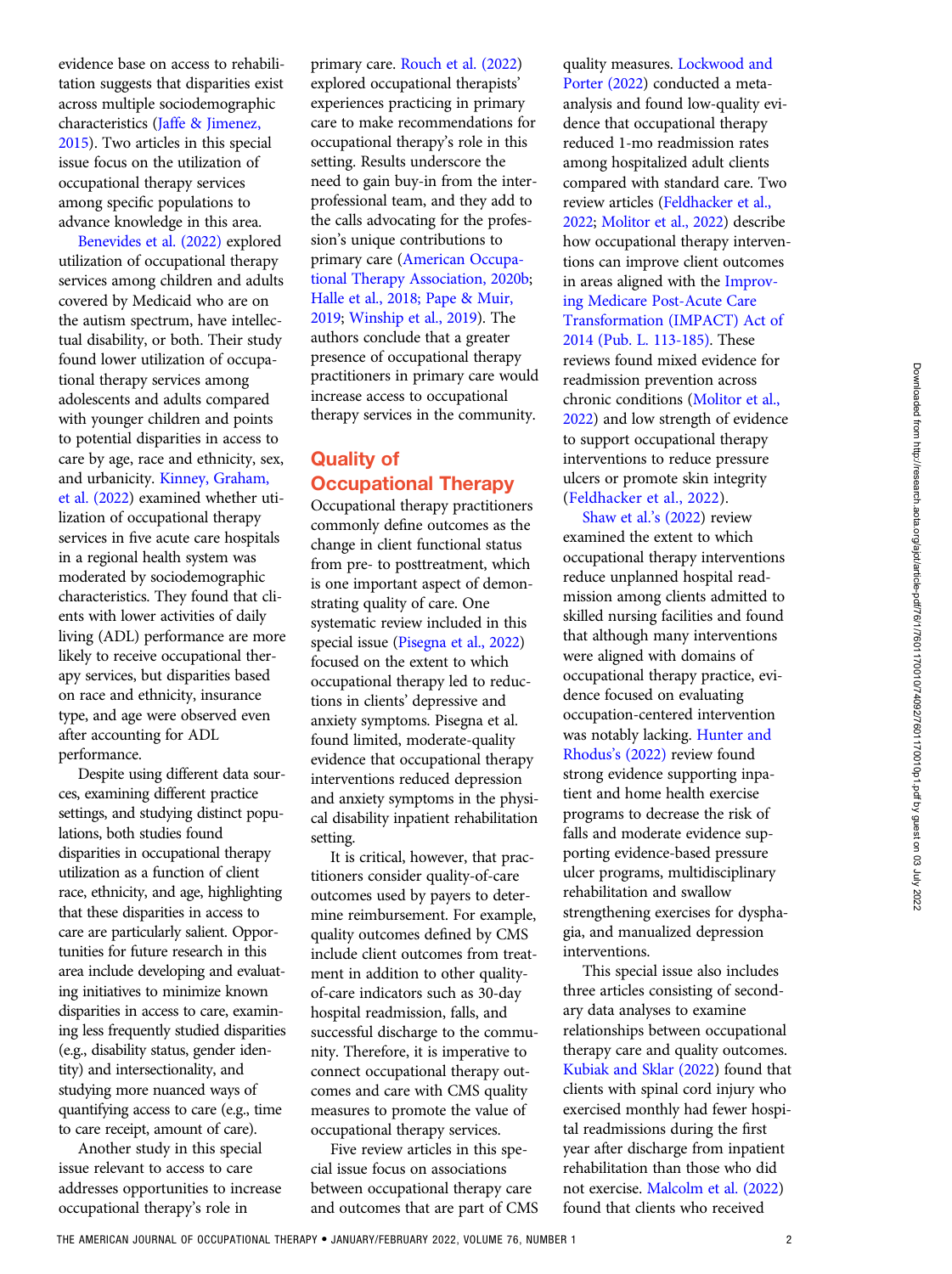occupational therapy services in the neurological critical care unit had a higher likelihood of noncommunity discharge than those who did not receive occupational therapy. [Edelstein et al. \(2022](#page-3-0)) found that higher frequency of acute occupational therapy services was linked to lower odds of readmission among clients with HRRPqualifying diagnoses (i.e., acute myocardial infarction, chronic obstructive pulmonary disease, heart failure, pneumonia, coronary artery bypass graft, and elective total hip or knee arthroplasty).

The results of these analyses reveal the state of the evidence on the use of occupational therapy to improve client outcomes in CMS quality measure areas and highlight opportunities for future research directions. Most studies in this area are reviews that examine the impact of occupational therapy services on quality and client outcomes, indicating that the field of occupational therapy is in the early stages of capitalizing on health services research and highlighting the need to advance research on the impact of occupational therapy on quality measures, particularly those mandated by CMS. To advance the profession in this area, it will be important for educational programs and clinical educators to inform future occupational therapy practitioners about the most updated health care policies relevant to occupational therapy practice (e.g., the IMPACT Act, bundled payment models) and provide resources that occupational therapy practitioners can use to stay current as the reimbursement policy landscape evolves. Alignment of occupational therapy research and practice with quality measures may also be facilitated by embedding CMS quality measures that are relevant to occupational therapy services into future iterations of the Occupational Therapy Practice Framework: Domain and Process to enhance occupational therapy practitioners' familiarity with health care policy (see [AOTA,](#page-3-0) [2020a\)](#page-3-0).

## Cost-Effectiveness of Occupational Therapy

Beyond access to and quality of care, another key area of health services research is the costeffectiveness of care provision. Cost-effectiveness research examines the balance between the costs of providing care and the resultant outcomes, thus addressing the value of care and aiding decision making about resource allocation. Three studies in this special issue discuss the value of occupational therapy services through the lens of cost-effectiveness.

[Kinney, Fields, et al. \(2022\)](#page-3-0) describe a learning health systems approach to identify and promote high-value occupational therapy across practice settings. The authors offer a road map for how the profession can use the outlined action steps to advocate for developing learning health systems in other practice settings. [Wales et al.](#page-3-0) [\(2022\)](#page-3-0) performed a systematic review of economic evaluations of occupational therapy services in acute and subacute care. Although some studies included in the review provide preliminary evidence of the value of occupational therapy in these settings, the review also underscores the relative dearth of economic evaluations of occupational therapy services.

[Morrow and Simpson \(2022](#page-3-0)) describe cost-effectiveness analysis (CEA) as a method for economic evaluation and provide an example to illustrate the utility of CEA using a hypothetical new intervention for stroke rehabilitation. CEA is growing more common in many areas of health care, and the demand for CEA to help inform decisions about care provision in the United States continues to increase ([Kim](#page-3-0) [& Basu, 2021](#page-3-0)). The underutilization of CEA in occupational therapy research represents an opportunity to use this approach to study the value of occupational therapy and promote high-value services to key stakeholders. Together, these studies emphasize a clear need for more health services research on the costeffectiveness of occupational therapy services to demonstrate the value of occupational therapy to health systems, policymakers, and payers.

#### **Conclusion**

This special issue contains a collection of articles focused on occupational therapy care access, quality, and cost-effectiveness. Studies included in this special issue have important implications for occupational therapy practitioners and researchers. For example, occupational therapy practitioners can use these articles to advocate for initiatives to reduce disparities in access to care, inform the selection of evidence-based occupational therapy interventions that yield improvements in CMS quality measures, and focus on the value of services and work to lead initiatives to improve value. The articles contained in this special issue also point to a need for continued health services research to further elucidate different factors influencing access to occupational therapy care and more nuanced indicators of access to occupational therapy care; demonstrate the influence of occupational therapy interventions on quality measures tied to reimbursement; and develop and test cost-effective, high-value models of occupational therapy care delivery. Using health services approaches to inform occupational therapy research and practice is timely, imperative, and crucial. Practitioners and researchers are encouraged to use this special issue as baseline evidence to enhance future occupational therapy practice and health services research. **<sup>a</sup>** 

### Acknowledgments

This study was funded by the National Center for Medical Rehabilitation Research, National Institute of Child Health and Human Development, National Institutes of Health (K01HD101589; primary investigator, Chih-Ying "Cynthia" Li).